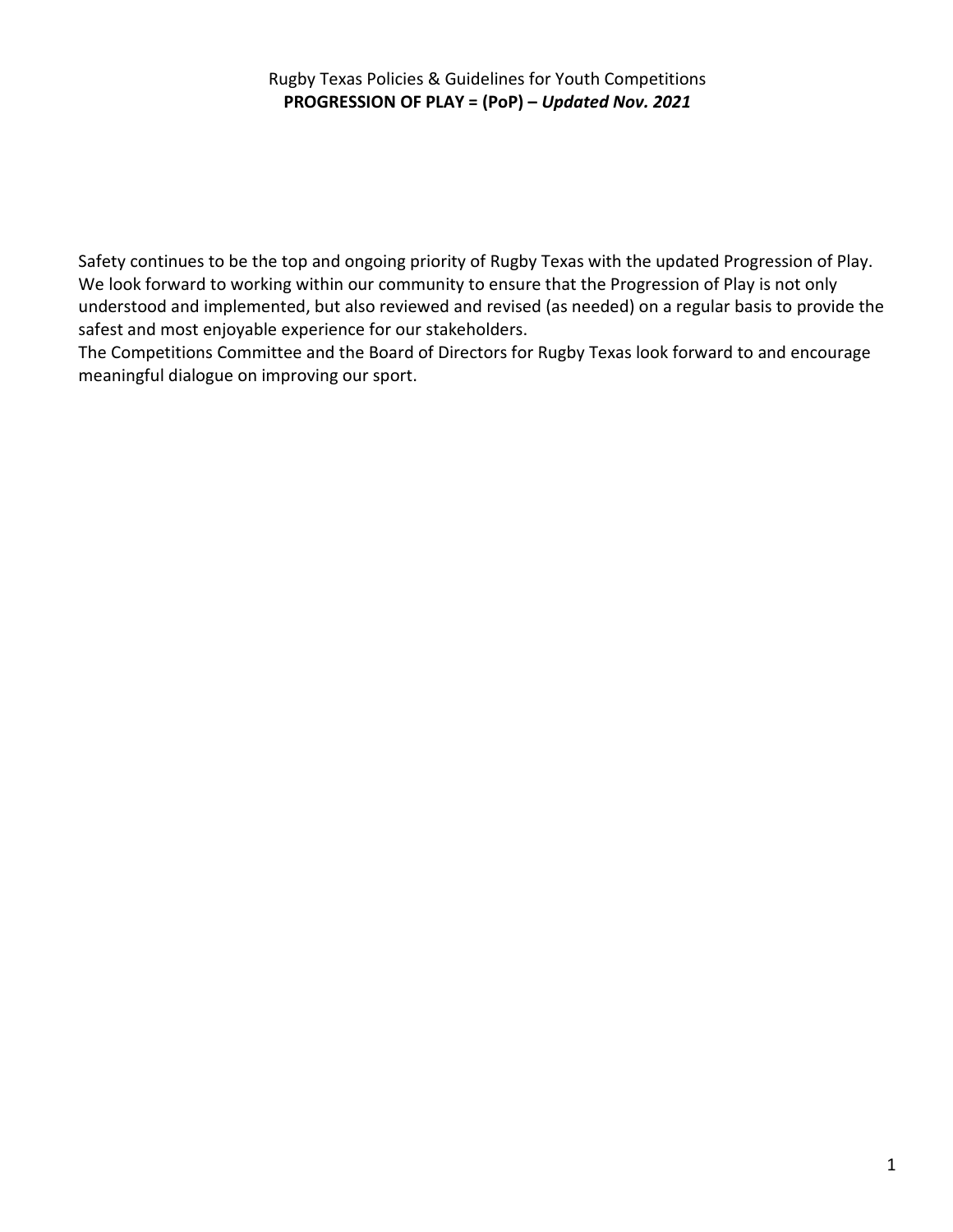# TABLE OF CONTENTS

| Field size              |                                          |  |
|-------------------------|------------------------------------------|--|
| <b>Ball size</b>        |                                          |  |
|                         |                                          |  |
|                         |                                          |  |
|                         |                                          |  |
| Match times             |                                          |  |
| Total play time per day |                                          |  |
|                         |                                          |  |
|                         | Standard Numbers of players on the field |  |
| Substitutions           |                                          |  |
| Coach Placement         |                                          |  |
|                         |                                          |  |
| <b>Tackling</b>         |                                          |  |
| <b>Rucks</b>            |                                          |  |
| Mauls                   |                                          |  |
| <b>Scrums</b>           |                                          |  |
| Lineout                 |                                          |  |
| Scoring                 |                                          |  |
|                         |                                          |  |
|                         |                                          |  |
| Start / Restart         |                                          |  |
| Open Field Kicking      |                                          |  |
| Conversions             |                                          |  |
| Penalty Kick at Goal    |                                          |  |
|                         |                                          |  |
| <b>Center Referee</b>   |                                          |  |
|                         | Assistant Referee (touch judge)          |  |
| <b>Yellow Cards</b>     |                                          |  |
| <b>Red Cards</b>        |                                          |  |
|                         |                                          |  |
|                         |                                          |  |
|                         |                                          |  |
|                         |                                          |  |
|                         |                                          |  |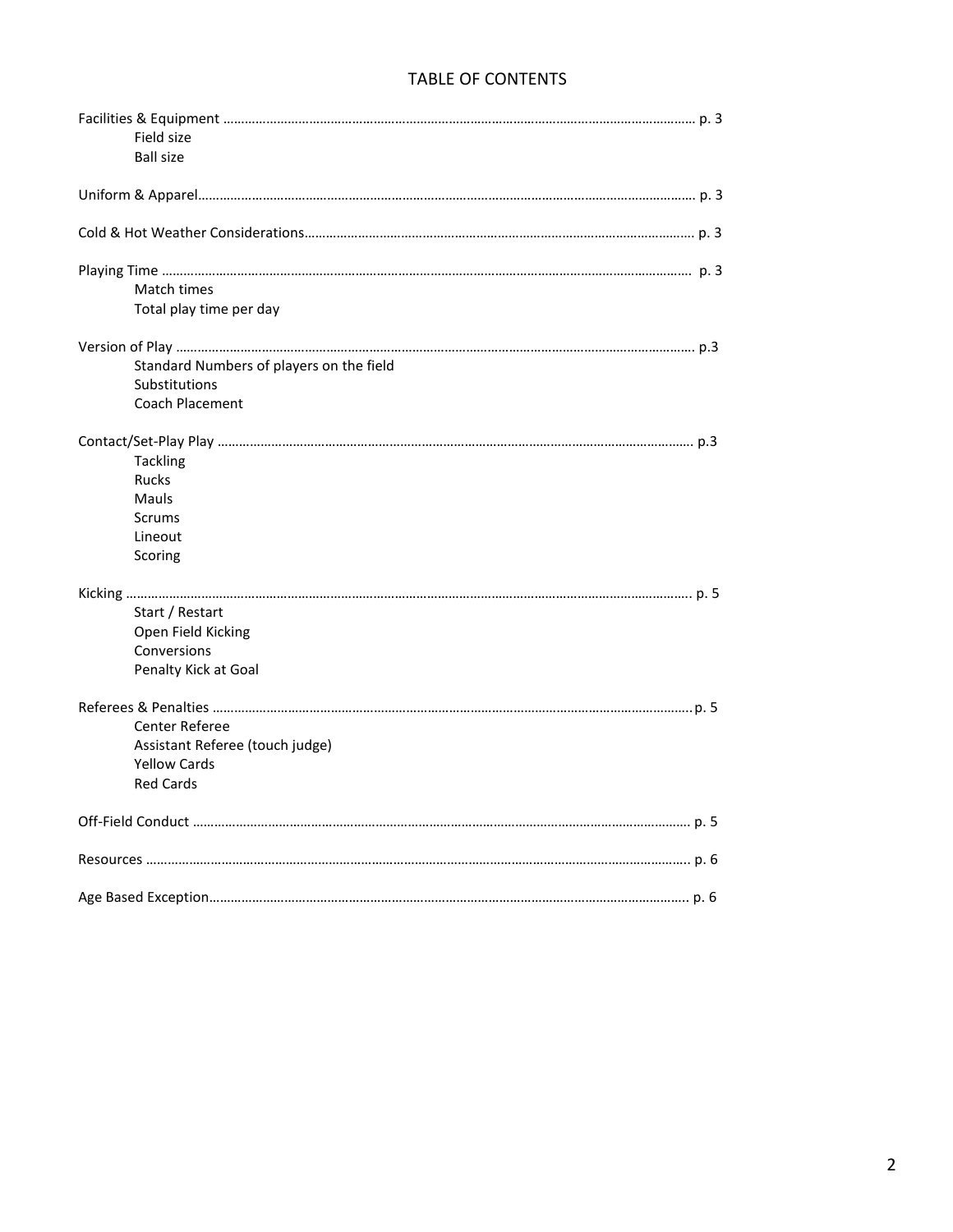### Rugby Texas Policies & Guidelines on Youth Competitions **PROGRESSION OF PLAY = PoP**

#### **FACILITIES & EQUIPMENT**

| Grouping (level)       | 13U                                                                                                  | 11U           | 9U            | 7U            | <b>5U</b>     |
|------------------------|------------------------------------------------------------------------------------------------------|---------------|---------------|---------------|---------------|
| Field of Play (meters) | Full field<br>$L:100m-W:70m$                                                                         | $L:60m-W:45m$ | $L:60m-W:35m$ | $L:45m-W:22m$ | $L:22m-W:22m$ |
| <b>Ball Size</b>       |                                                                                                      |               |               |               |               |
| <b>Barriers</b>        | 5m (5.5yds) spectator Buffer marked by ROPE or cones if necessary (No spectators on touchline, ever) |               |               |               |               |

**Coaches/Players on one side of pitch and parents/spectators on opposite side of pitch. No one allowed on the Touch Line. UNIFORM & APPAREL**

| Grouping (level)  | 13U<br><b>11U</b>                                                                                      |                | 9U                                                  | 7U                                               | 5U |  |
|-------------------|--------------------------------------------------------------------------------------------------------|----------------|-----------------------------------------------------|--------------------------------------------------|----|--|
| Jersey            | Rugby Jersey or similar                                                                                |                | Rugby Jersey or Durable shirt                       |                                                  |    |  |
| <b>Shorts</b>     | Rugby shorts                                                                                           |                | Rugby shorts, Athletic shorts (not Basketball type) |                                                  |    |  |
|                   | Knee high socks/Rugby or soccer cleats                                                                 |                |                                                     | Crew or knee high socks / soccer cleats or cross |    |  |
| Socks / Shoes     |                                                                                                        |                |                                                     | trainers                                         |    |  |
| Padding           | World Rugby approved items ONLY (no padded<br>shorts)                                                  | Scrum cap only |                                                     |                                                  |    |  |
| Under<br>Garments | Full length leggings are ok.                                                                           |                |                                                     |                                                  |    |  |
| Eyewear           | World Rugby approved athletic Goggles that are secured to the head by an elastic band                  |                |                                                     |                                                  |    |  |
| Head/Hair         | No hair caps or bandanas. Hair must be secured with bands and/or headbands. Athletic Caps permitted in |                |                                                     |                                                  |    |  |
| items             | COLD WEATHER ONLY.                                                                                     |                |                                                     |                                                  |    |  |
| Jewelry           | No jewelry, for safety reasons, jewelry must be removed.                                               |                |                                                     |                                                  |    |  |

|                                                              | Temperatures DO NOT have to be FREEZING for Hypothermia to occur or 100 degrees to overheat.          |
|--------------------------------------------------------------|-------------------------------------------------------------------------------------------------------|
|                                                              | Youth are at a GREATER risk of HYPOTHERMIA & over Heating than Adults due to a greater surface-to-    |
|                                                              | mass ratio and less subcutaneous fat.                                                                 |
| <b>COLD &amp; HOT</b><br><b>WEATHER</b><br><b>CONDITIONS</b> | When temperatures are below 45°F, or below 50°F with windy or wet conditions, players <b>MUST</b> be  |
|                                                              | allowed to layer clothing and minimize skin exposure. Temps over 90 require multiple water breaks.    |
|                                                              | Time of play may also need to be reduced or competition canceled when ambient or wind-chill           |
|                                                              | temperatures are near or at freezing &/or when temps w/ humidity create "feels like" over 95 degrees. |

#### **MAXIMAL PLAYING TIME**

| Grouping (level)     | 13U     | 11U     | 9U      | 7U      | 5U      |
|----------------------|---------|---------|---------|---------|---------|
| Playing Time / Match | 50 mins | 40 mins | 20 mins | 14 mins | 14 mins |
| Playing Time / Day   | 90 mins | 80 mins |         |         | 70 mins |

#### **VERSION OF PLAY**

| Grouping (level)        | 13U                                                                                                               | 11U                                                                                                                | 9U                  | 7U                    | 5U                   |  |  |
|-------------------------|-------------------------------------------------------------------------------------------------------------------|--------------------------------------------------------------------------------------------------------------------|---------------------|-----------------------|----------------------|--|--|
| <b>STANDARD Version</b> | 15 a-side                                                                                                         |                                                                                                                    | 10 a-side           | 7 a-side              |                      |  |  |
| (# of players on        | Standard/Encouraged                                                                                               |                                                                                                                    | Standard/Encouraged | Standard / Encouraged |                      |  |  |
| field)                  |                                                                                                                   |                                                                                                                    |                     |                       |                      |  |  |
| <b>Player Numbers</b>   |                                                                                                                   | Need Equal # of players per side, if one team is short, teams SHOULD share players to reach "standard" if possible |                     |                       |                      |  |  |
| Player # Standards      | The Standard #'s per side (w/ in an age group) need to be met not only for proper Player Progression but also for |                                                                                                                    |                     |                       |                      |  |  |
|                         | Referee Development                                                                                               |                                                                                                                    |                     |                       |                      |  |  |
| <b>Substitutions</b>    |                                                                                                                   | FREE Substitutions / Rolling subs                                                                                  |                     |                       |                      |  |  |
| Coach Field             | Sideline-between                                                                                                  | Sideline                                                                                                           | <b>Sideline</b>     | On Field Behind       |                      |  |  |
| Placement               | THEIR $10m - 22m$                                                                                                 | $22m$ to $22m$                                                                                                     | Goal to Goal        | Team                  | On Field, free Range |  |  |
|                         | 5m from Touch                                                                                                     | 5m from Touch                                                                                                      | 5m from Touch       |                       |                      |  |  |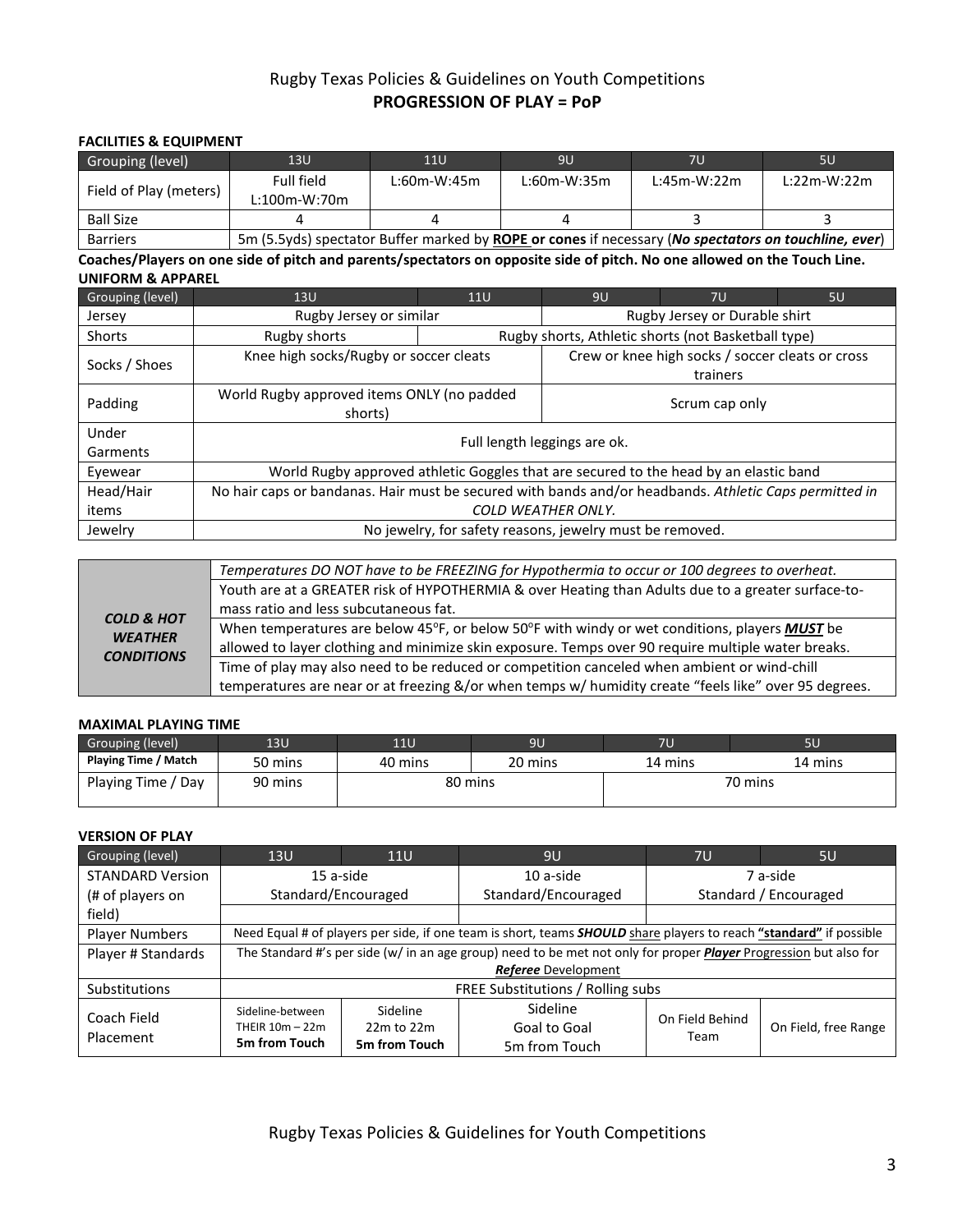### **PROGRESSION OF PLAY = PoP**

#### **CONTACT / SET PLAY**

| Grouping (level)             | 13U                                                          | 11U                                                | 9U                                                                                                                   | 7U                     | 5U                     |  |
|------------------------------|--------------------------------------------------------------|----------------------------------------------------|----------------------------------------------------------------------------------------------------------------------|------------------------|------------------------|--|
| General                      | Contact                                                      |                                                    |                                                                                                                      | Non-                   | Non-                   |  |
|                              |                                                              |                                                    |                                                                                                                      | contact                | contact                |  |
|                              | Contact & WRAP MUST<br>Contact & WRAP MUST be below arm pits |                                                    |                                                                                                                      |                        |                        |  |
| <b>Tackling</b>              |                                                              | No sling tackles!                                  | be at or Below                                                                                                       |                        | 2-HAND touch at shorts |  |
|                              |                                                              |                                                    | the waistline (navel)                                                                                                |                        | Waistline / below      |  |
|                              |                                                              | Wrap MUST be HELD to ground, No grab and pull down |                                                                                                                      |                        |                        |  |
| "Stiff Arming"               | Hand contact at                                              |                                                    | Ball carrier NOT allowed to fend of the tackle                                                                       |                        |                        |  |
| Fending off a tackle         | Arm Pits or below                                            |                                                    | (no stiff arm)                                                                                                       |                        |                        |  |
|                              |                                                              | Opposed                                            |                                                                                                                      |                        | None                   |  |
|                              | Regular World                                                |                                                    | 1 player from each side ONLY                                                                                         |                        |                        |  |
| <b>RUCKS</b>                 | <b>Rugby Rules</b>                                           |                                                    | (tackler/tacklee, makes the total # in the ruck, 4)                                                                  |                        | Ball must be released  |  |
|                              |                                                              |                                                    | (Latching & pre-binding is illegal) {STAY on your FEET}                                                              |                        | immediately            |  |
|                              |                                                              | 5 second rule, Use it or lose it                   |                                                                                                                      |                        |                        |  |
|                              |                                                              |                                                    | Once tackled, the ball carrier MUST RELEASE the ball in a side lying position, only (i.e. jackknife                  |                        |                        |  |
| <b>Safety Considerations</b> |                                                              |                                                    | position)                                                                                                            |                        |                        |  |
|                              |                                                              |                                                    | At no time shall a player release the ball back between the legs while on their knees with the head                  |                        |                        |  |
|                              |                                                              |                                                    | down (i.e. "squeeze ball")                                                                                           |                        |                        |  |
|                              | Opposed                                                      |                                                    |                                                                                                                      |                        |                        |  |
|                              | Regular World                                                | No more than 4 from each team                      | No more than 4 from each team                                                                                        | None                   |                        |  |
| <b>MAULS</b>                 | Rugby rules                                                  | which includes the initial ball<br>carrier         | which includes the initial ball<br>carrier                                                                           |                        |                        |  |
|                              |                                                              | <b>Max. 5-meter Drive</b>                          | <b>!!! NO DRIVE !!!</b>                                                                                              |                        |                        |  |
|                              |                                                              |                                                    |                                                                                                                      |                        |                        |  |
| <b>SCRUMS</b>                |                                                              | 5 second rule, use it or lose it<br>Allowed        |                                                                                                                      | None (touch-step over) |                        |  |
|                              |                                                              |                                                    |                                                                                                                      |                        | None (step over &      |  |
| $#$ 's in scrum              |                                                              | $15's = 8$ , 12 & 10's = 5, 7's = 3                | $10's = 5, 7's = 3$                                                                                                  |                        | scrum half)-reset      |  |
| Contest                      |                                                              | Yes, unless requested otherwise                    | <b>NO</b>                                                                                                            |                        | <b>NO</b>              |  |
| <b>Backline is Back</b>      |                                                              | 5 meters                                           |                                                                                                                      |                        | 3 meters               |  |
| Scrum half                   | All Options                                                  | All Options, No #8 moves                           | All options, No #8 moves                                                                                             |                        | <b>MUST PASS</b>       |  |
| Defending Scrum              | Regular World                                                |                                                    | Defending scrum half CANNOT go past the Mid-Line                                                                     | 5m back                | 3m back                |  |
| half                         | Rugby rules                                                  |                                                    | and cannot leave the scrum                                                                                           |                        |                        |  |
| Push Limit                   | One Step                                                     | NO push                                            | N/A                                                                                                                  |                        | N/A                    |  |
|                              | $2$ meter                                                    | No Wheeling                                        | No Push at all                                                                                                       |                        |                        |  |
|                              | No Wheeling                                                  |                                                    |                                                                                                                      |                        |                        |  |
|                              |                                                              |                                                    | If a Front Row player is sent OFF or Injured, the scrum MUST be uncontested, if not replaced by a trained substitute |                        |                        |  |
| Line-Outs                    | <b>YES</b>                                                   |                                                    | Receiver must PASS                                                                                                   | <b>NONE</b>            |                        |  |
| Contest                      | <b>YES</b>                                                   |                                                    | <b>NO</b>                                                                                                            | Reset awarded          |                        |  |
| # in Line-Out                | World Rugby rules apply (min 2)                              |                                                    | Maximum of 2                                                                                                         |                        | Reset awarded          |  |
| Lifting                      |                                                              | <b>NO</b>                                          |                                                                                                                      |                        | N/A                    |  |
| Front player                 |                                                              | 5 meters                                           | 3 meters                                                                                                             |                        | N/A                    |  |
| distance from touch          |                                                              |                                                    |                                                                                                                      |                        |                        |  |
| 15-meter line                | <b>YES</b>                                                   |                                                    | <b>NO</b>                                                                                                            |                        | N/A                    |  |
| Back line is back            |                                                              | 10 meters                                          | 5 meters                                                                                                             |                        | N/A                    |  |
|                              |                                                              |                                                    |                                                                                                                      |                        |                        |  |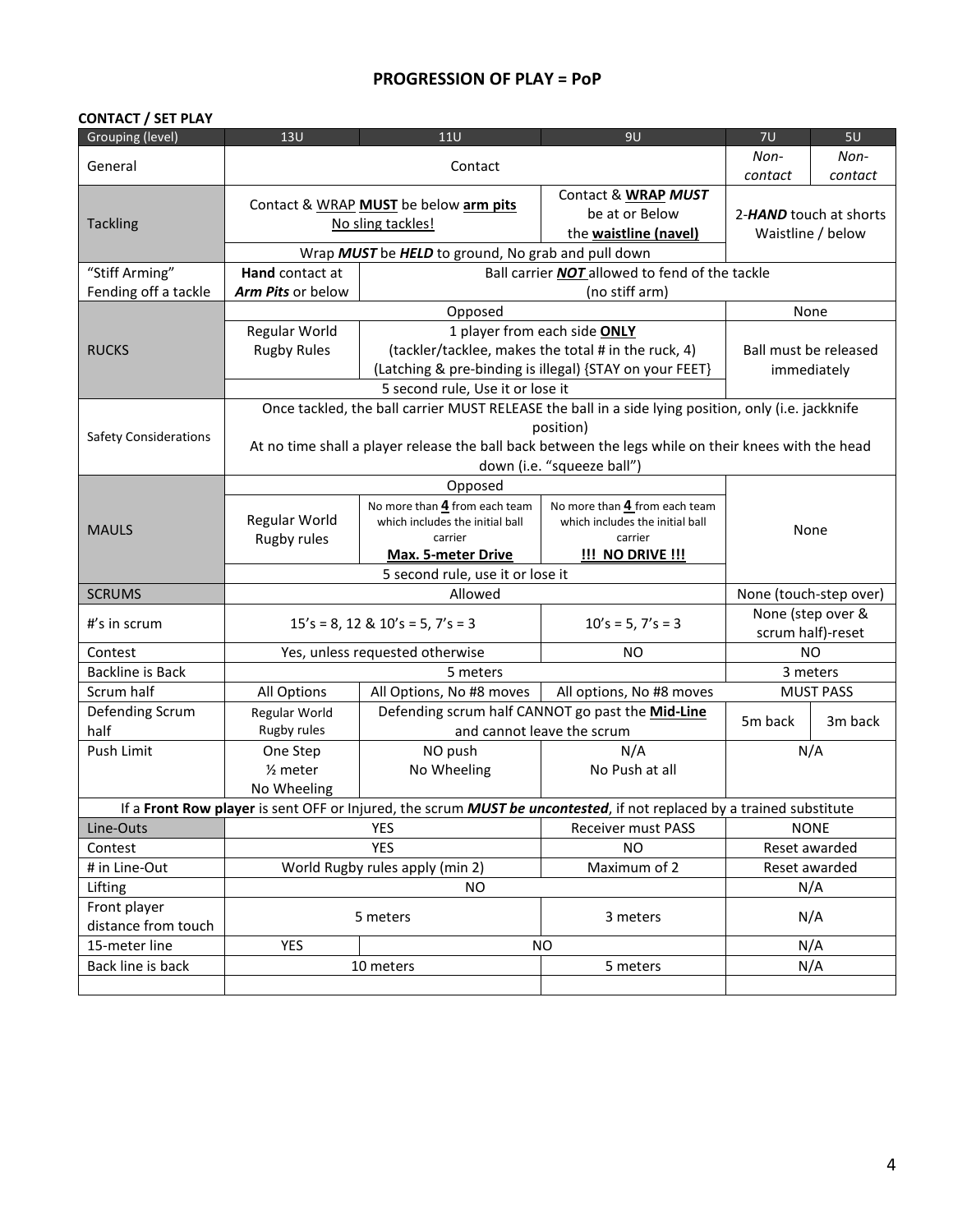## Rugby Texas Policies & Guidelines for Youth Competitions **PROGRESSION OF PLAY = PoP**

#### **KICKING**

| Grouping (level)     | 13U                       | 11U                   | 9U                                         | 7U                                | 5U                        |
|----------------------|---------------------------|-----------------------|--------------------------------------------|-----------------------------------|---------------------------|
| Start / Restarts     | Drop Kick                 |                       | Drop or Punt kick                          | Punt kick                         | Receiving team "tap & go" |
|                      |                           | Must travel 10 meters | Must travel 5 meters                       | Mid-field<br>Must travel 5 meters |                           |
| Open Field kicking   | <b>YES</b>                |                       | Yes, ONLY Defensively, Within the 22 meter | NΟ                                |                           |
| Conversions          | Yes, not outside 15m line |                       | NO                                         | NO                                |                           |
| Penalty kick at goal | <b>NONE</b>               |                       |                                            |                                   | ΝO                        |
| Drop Goal            | YES                       |                       |                                            | NΟ                                |                           |

#### **REFEREES & PENALTIES**

| Grouping (level)   | 13U                                                                                                                     | <b>11U</b> | 9U                                   | 7U    | 5U                                                                                |  |  |  |  |
|--------------------|-------------------------------------------------------------------------------------------------------------------------|------------|--------------------------------------|-------|-----------------------------------------------------------------------------------|--|--|--|--|
| Center Referee     | Certified Coach at minimum                                                                                              |            |                                      |       |                                                                                   |  |  |  |  |
|                    | <b>WR Certified Referee Preferred</b>                                                                                   |            |                                      |       |                                                                                   |  |  |  |  |
| Touch Judge        | Each Team Provides (MUST completed online course)                                                                       |            |                                      |       | N/A                                                                               |  |  |  |  |
| <b>Yellow Card</b> |                                                                                                                         |            | Misbehavior, repeated violations     |       |                                                                                   |  |  |  |  |
| Sin bin time       | 15's / $12's = 10$ min                                                                                                  |            | 3 min                                | 2 min |                                                                                   |  |  |  |  |
|                    | $10's / 7's = 3 / 2 min$                                                                                                | 5 min      |                                      |       | 2 min                                                                             |  |  |  |  |
| <b>Red Card</b>    |                                                                                                                         |            | Flagrant misbehavior, Dangerous play |       |                                                                                   |  |  |  |  |
|                    |                                                                                                                         |            | Out for the game & the next game     |       | Out for the current                                                               |  |  |  |  |
| Period of effect   | Current game to the season,<br>depends on incident                                                                      |            | Or entire tournament, whichever      |       | Game only                                                                         |  |  |  |  |
|                    |                                                                                                                         |            | Is greater                           |       |                                                                                   |  |  |  |  |
| Replacement        | NO.                                                                                                                     |            | <b>YES</b>                           |       |                                                                                   |  |  |  |  |
| allowed            |                                                                                                                         |            |                                      |       |                                                                                   |  |  |  |  |
|                    | If a front row player is sent off, a front row player replacement MUST come on & you lose a player at another position. |            |                                      |       |                                                                                   |  |  |  |  |
| Reporting          | Red & Yellow cards <b>MUST</b> be reported to <b>Rugby Texas</b> to be documented and tracked.                          |            |                                      |       |                                                                                   |  |  |  |  |
|                    | Referees under the age of 17 can ONLY officiate 15's games which are more than two years <b>BELOW</b> their             |            |                                      |       |                                                                                   |  |  |  |  |
|                    | age.                                                                                                                    |            |                                      |       |                                                                                   |  |  |  |  |
|                    | Referees under the age of 17 can ONLY officiate 7's games which are of the same age or below                            |            |                                      |       |                                                                                   |  |  |  |  |
| Age                | ALL Referees MUST take the "PoP" test to referee any Rugby Texas Game. Eligible varsity refs MUST referee               |            |                                      |       |                                                                                   |  |  |  |  |
| Restrictions       | a JV, girls/boys, 13U & 11U level game to be Varsity eligible.                                                          |            |                                      |       |                                                                                   |  |  |  |  |
|                    | High school Referees <b>CANNOT</b> referee High school Varsity games w/o all three of the following met. (1.) RT        |            |                                      |       |                                                                                   |  |  |  |  |
|                    | Competition Director or RT Board approval, (2.) Referee society approval, (3.) World Rugby certified CMO                |            |                                      |       |                                                                                   |  |  |  |  |
|                    |                                                                                                                         |            |                                      |       | MUST be PRESENT at the game and submit report RT Board &/or Competition Director. |  |  |  |  |

### **OFF-FIELD CONDUCT DURING MATCH PLAY**

| Grouping     | Applies to ALL Levels                                                                                           |
|--------------|-----------------------------------------------------------------------------------------------------------------|
|              | Players, coaches, referees and spectators are to demonstrate GOOD SPORTSMANSHIP at ALL times and abide          |
| Expectations | by the Code of Conduct established by USA Rugby and Rugby Texas.                                                |
| Violation 1  | Warning: If safety is a concern, ejection from the area.                                                        |
| Violation 2  | Penalty kick or 10-meter advance given to opposing team (5U, 7U, 9U)                                            |
|              | If safety becomes a concern, ejection from the area.                                                            |
| Violation 3  | Continued poor conduct ejection from the area.                                                                  |
|              | Play is NOT to continue until the offending individual (or group) is out of the area or at least 50 yards away. |
|              | Any offending action concerning the conduct of a coach may also include additional disciplinary action.         |
| Reporting    | Violations requiring action MUST be report to Rugby Texas.                                                      |
| Enforcement  | Off field penalties may be given by Referee, Tournament Director, Club President or Rugby Texas Disciplinary    |
|              | Official.                                                                                                       |